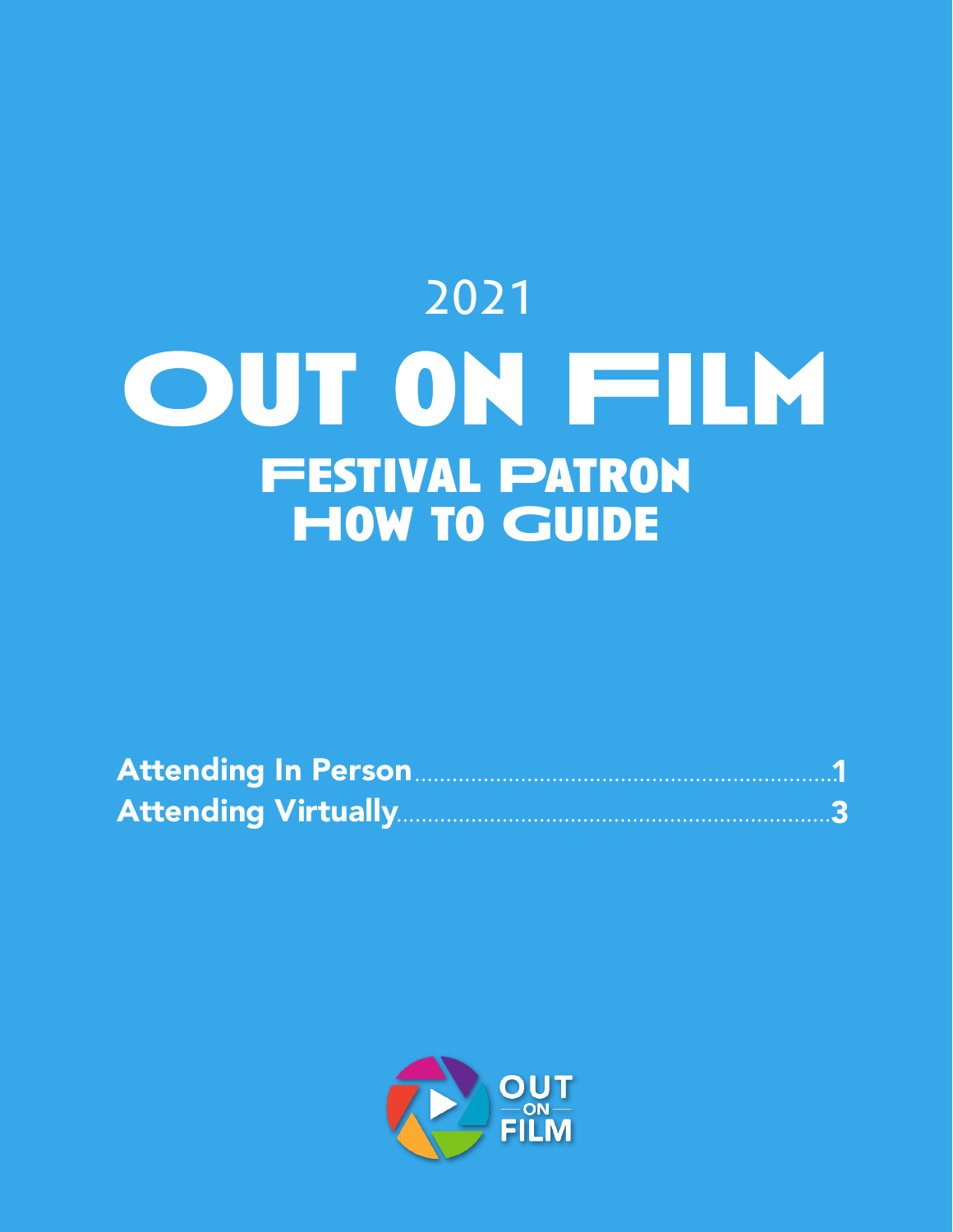## **Festival Patron How to Guide - 2021**

### **Attending In Person**

- **There will be no door sales** for tickets all tickets must be purchased in advance online at <https://outonfilm.org>
- **•** To allow for social distancing due to COVID-19, Passholders must also redeem their passes for tickets in advance. To do this:
	- Open the film page that you wish to attend
	- Select Order Tickets

| <b>MAURICE HINES: BRING THEM BACK</b><br>Sunday, September 26, 2021 4:00 PM EDT<br>Landmark Midtown Art Cinema |                      |
|----------------------------------------------------------------------------------------------------------------|----------------------|
| true colors                                                                                                    | <b>ORDER TICKETS</b> |
| <b>THEATRE COMPANY</b><br>Sponsored by True Colors Theatre Company                                             |                      |

Select "Quick order 1 ticket with Passes and Tickets"

| Quick order 1 ticket with Passes and Tickets" | $^{\circ}$ (\$0.00)<br>⊩ال |  |
|-----------------------------------------------|----------------------------|--|
| Buy additional tickets                        |                            |  |

Press Buy

| Checkout                                                                                    |          |           |        |                     |  |  |  |
|---------------------------------------------------------------------------------------------|----------|-----------|--------|---------------------|--|--|--|
| Item                                                                                        | Quantity | Price/ea. | Fee    | Total               |  |  |  |
| ALONG CAME WANDA<br>General Admission                                                       | 1        | \$0.00    | \$0.00 | \$0.00              |  |  |  |
| Currently logged in as<br>The total price of this order is \$0.00. You will not be charged. |          |           |        |                     |  |  |  |
| CANCEL                                                                                      |          |           |        | <b>BUY (\$0.00)</b> |  |  |  |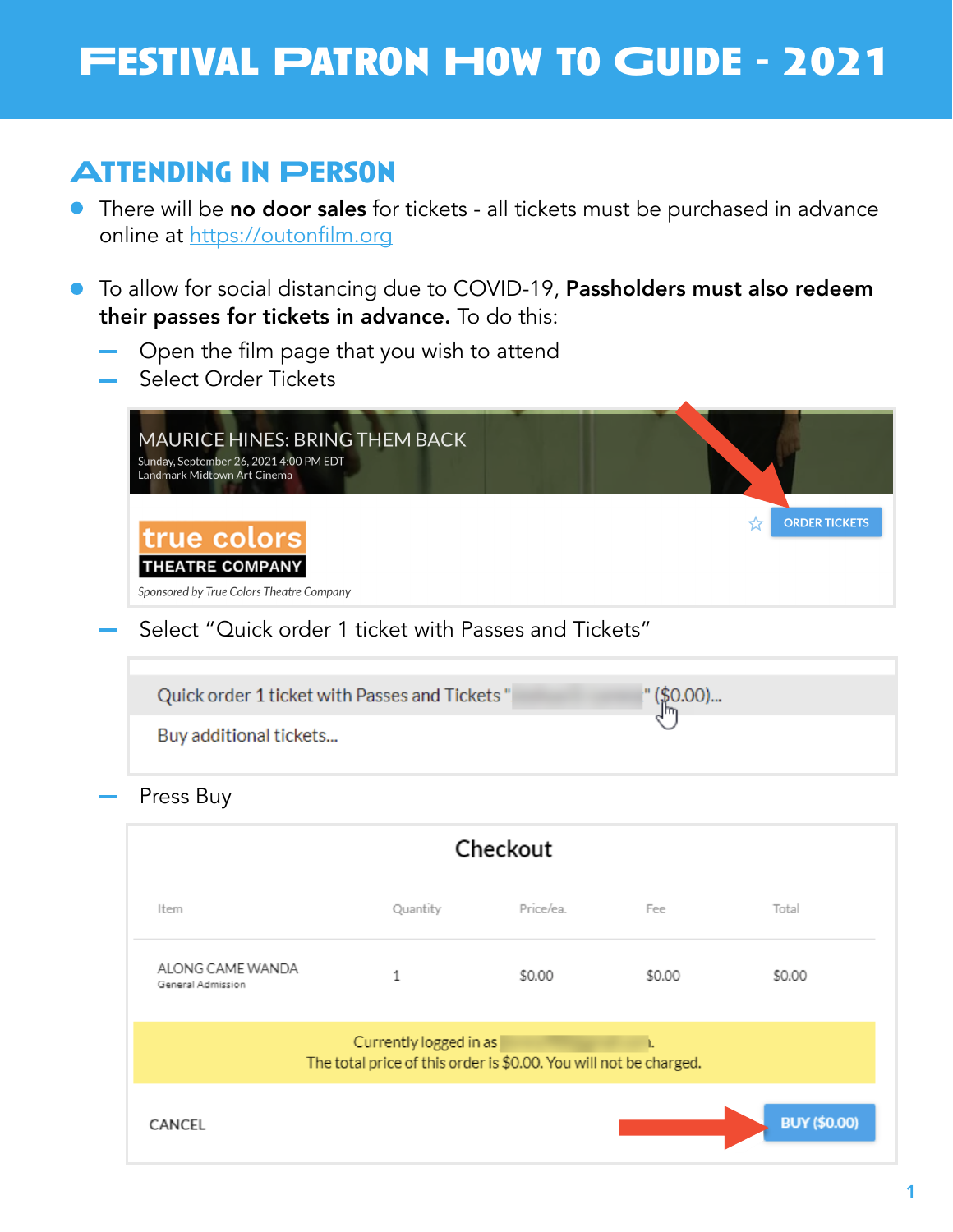# **Festival Patron How to Guide - 2021**

- Your tickets will be emailed to you. Please have the QR code ready to scan at the theater (you can print your tickets, show us the QR code in your email, or access your tickets at https://202[1ooff.eventive.org/tickets](http://2021ooff.eventive.org/tickets) from your mobile device.
- Tickets will also be texted to you an hour before showtime (if you've enabled text messaging)
- Masks are required for all except when actively eating or drinking.  $\bullet$

VERY IMPORTANT: Please be sure you've reviewed our COVID-19 Health Policy at https://www.outonfilm.org/covid19-health-policy and have your COVID-19 vaccination card (or a copy on your phone) on you at all times. If unable or unwilling to present your vaccination card when asked, you will be denied entry into the theatre.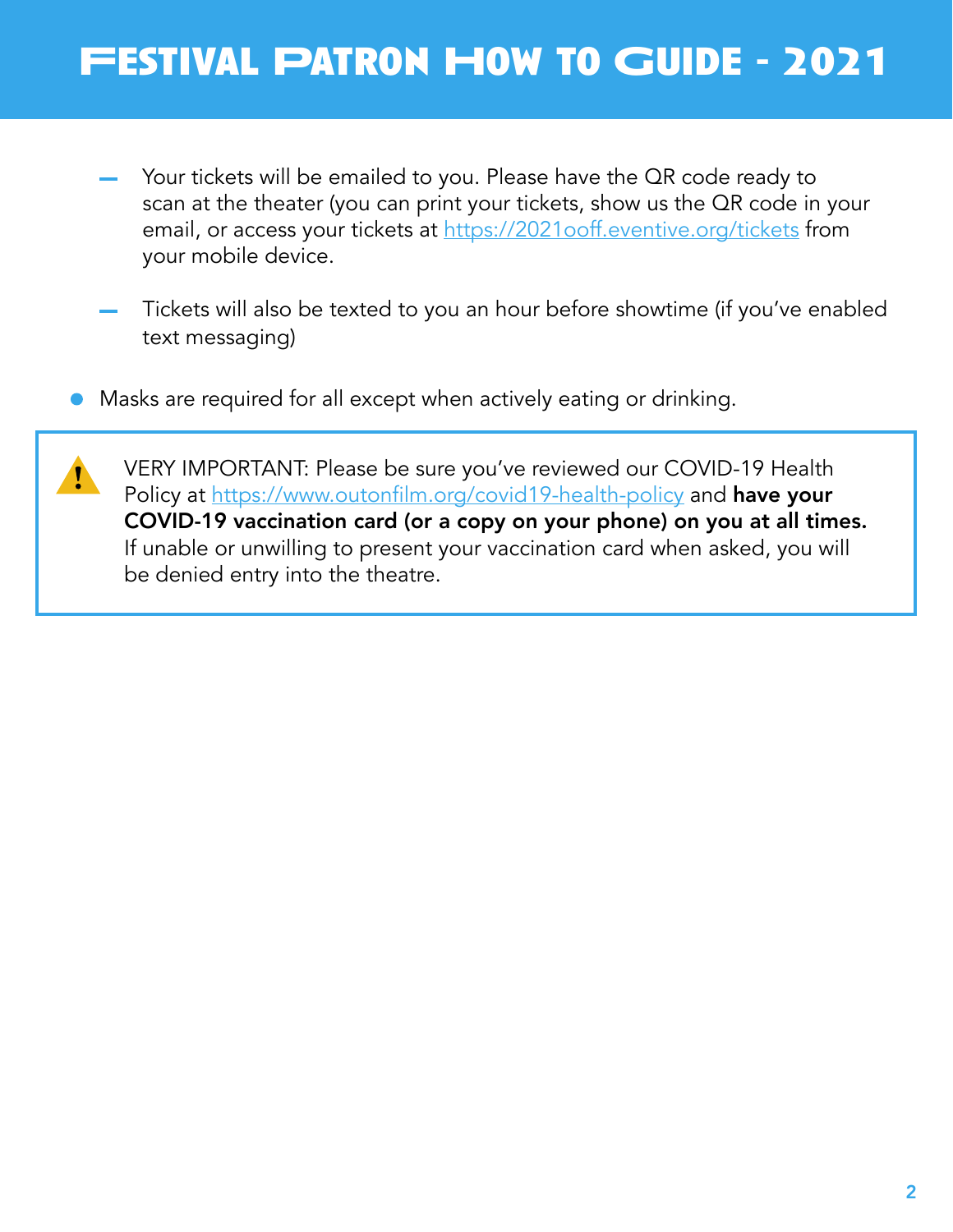## **Attending Virtually**

You can pre-order tickets to virtual screenings you wish to view, or, if during the viewing window, unlock the film immediately. Once you've located the film you wish to view, press "Pre-Order Now" or "Unlock Now", complete your payment, and the film will become available to you during the viewing window.

If you purchased an All Access Pass, ten pack, or five pack, you can redeem those passes by selecting "Pre-Order Now" or "Unlock Now" on films you wish to view. Your pass benefits will be automatically applied.

If you do not see your pass benefits, confirm that you are logged in using the same email account you purchased you pass with.

● You can view Virtual Screenings on your TV using your Apple TV, Roku, Firestick, or Laptop. Please see the following guidance for using these devices:

#### *Please note, we highly recommend testing these steps as soon as possible so that if you have issues we can assist ASAP!*

#### - Apple TV

Please download the "Eventive TV" app from the Apple TV App Store (accessible via your TV). You must have at least a generation 4 Apple TV to access the App Store.

When you open the app for the first time you'll see an activation code. On another device, please navigate to [watch.eventive.org/tv,](http://watch.eventive.org/tv) then login if necessary and use the code to connect your account. Now, select from the available channels on the Eventive Apple TV app to begin watching. All of your unlocked content will be available on the app. If a program has not already been purchased/unlocked, you'll have to unlock it on another device such as a laptop or mobile device first.

If you ever need to re-activate the TV app, you can select TV app setup by hovering over the login ID circle at the upper right of the device screen.

#### *Please note: Livestreams are currently not available via the TV app. You can AirPlay them from another device to your TV.*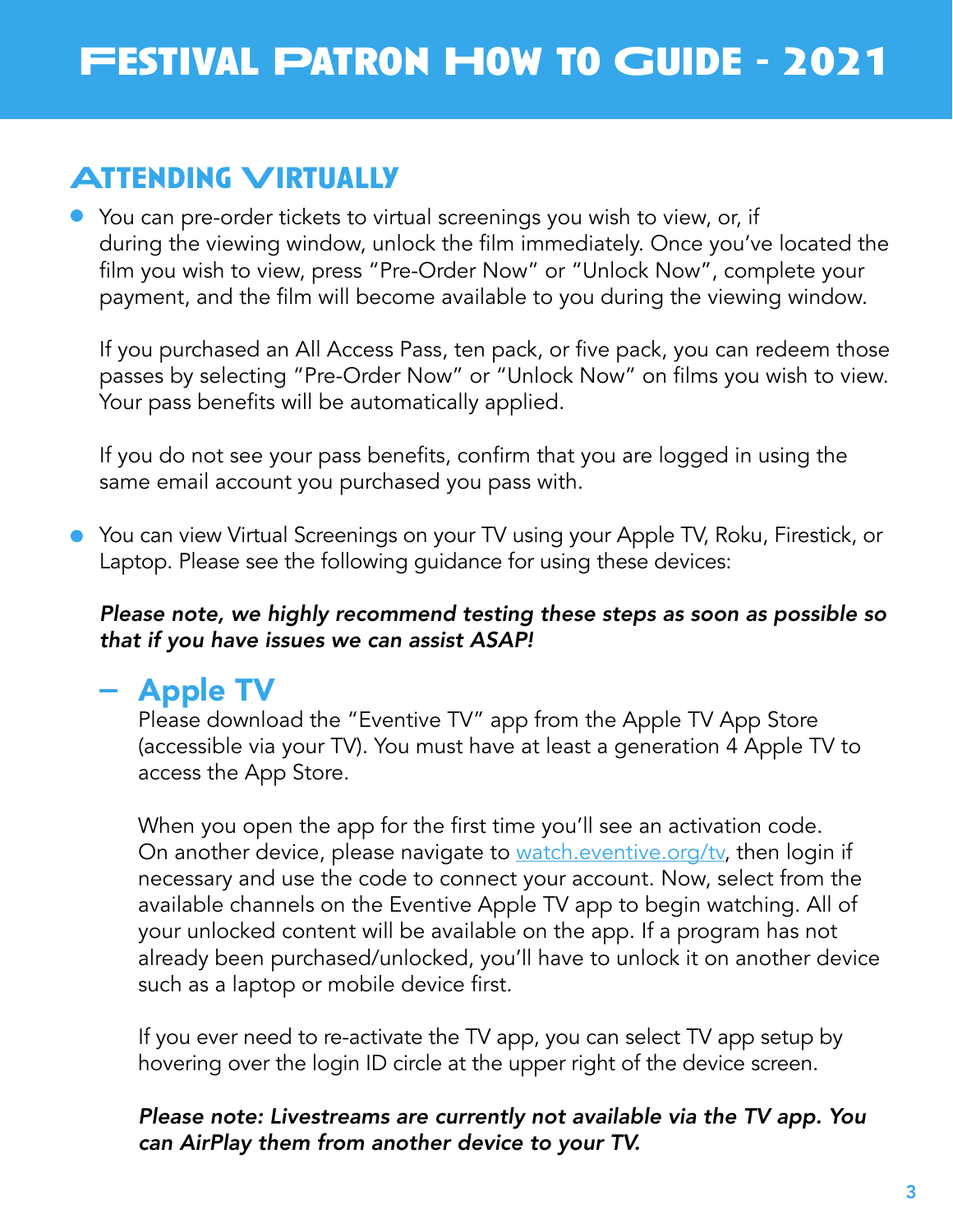#### Roku

Search for "Eventive TV" in the Roku Channel Store on your Roku. You can also add the Eventive TV app to your Roku via the Roku website by clicking here.

Once you have installed the app, open it and follow the instructions to login. All of your unlocked content will be available on the app. If a program has not already been unlocked, you'll have to unlock it on another device such as a laptop or mobile device first.

*Please note: Livestreams are currently not available via the TV app. You can cast them from another device to your TV.*

### FireTV or Firestick

Open your Firestick or Fire TV app and navigate to the magnifying glass icon to search. Enter EVENTIVE TV in the search field and select EVENTIVE TV when it appears, next press the down button on your remote to navigate to "Apps and Games" where you will find the EVENTIVE TV app. You can also add the Eventive TV app to your Amazon Fire TV via the Amazon website by clicking here.

Select the app and install on your device. Once installed you will then see a 6 character code you will enter into your account settings at [watch.eventive.org/tv](http://watch.eventive.org/tv)

Once you have entered the code your Fire TV will show all of the content you have unlocked for viewing via another device such as a laptop or mobile device.

*Please note: Livestreams are currently not available via the Fire TV app. You can cast them from another device to your TV.*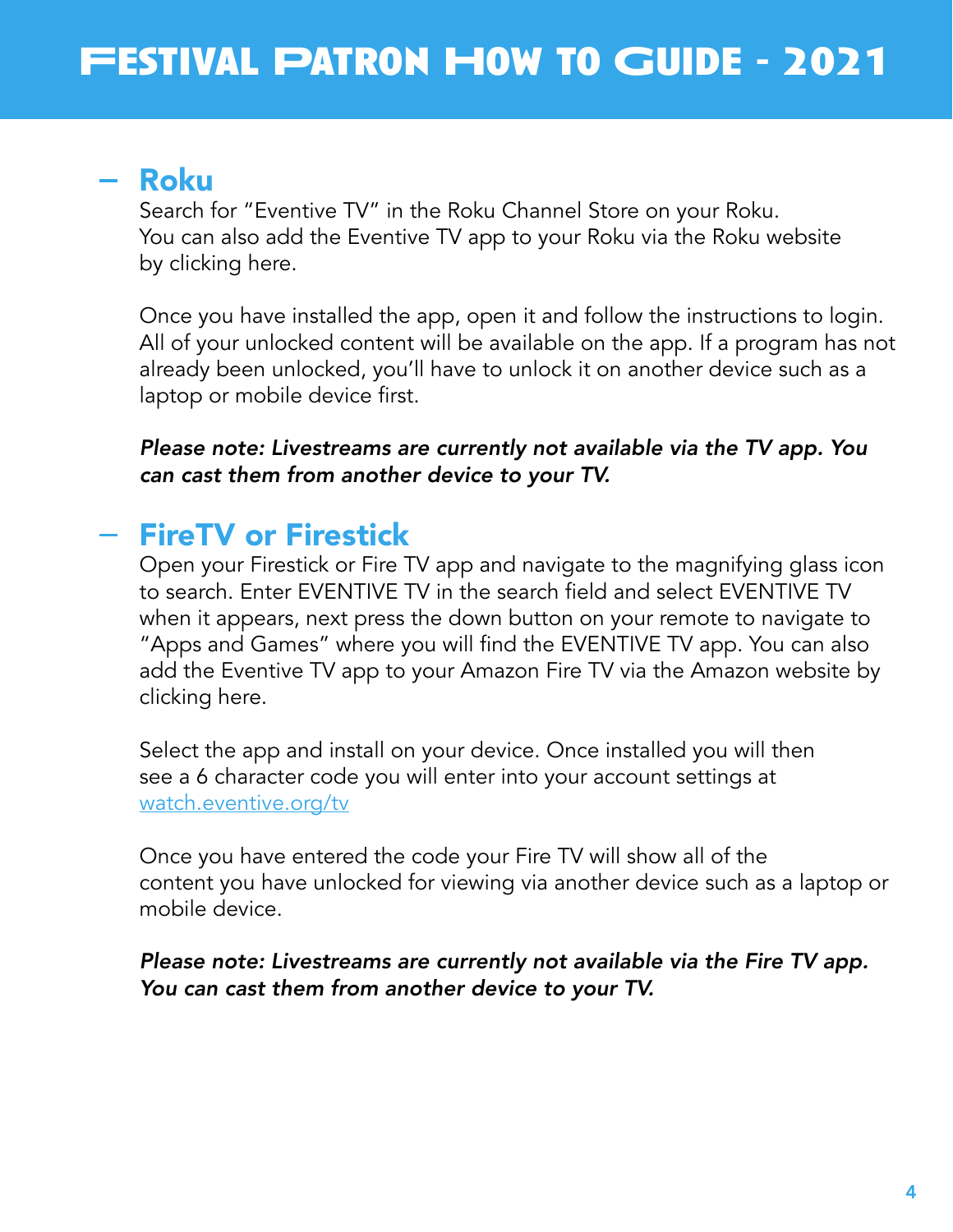#### - Laptop or Computer

If an Apple TV, Firestick, or Roku device are not an option, you can usually directly connect your computer to your TV using an HDMI cable, if one is available.

1. Make sure your computer is close enough to your Television for the HDMI cable to reach between them safely.

2.Connect one end of the HDMI cable into an available HDMI port on the TV. Take note of the HDMI input number it is being connected to.

3. Plug the other end of the cable into your laptop's HDMI out port

4. Set the TV to the **HDMI Input** port that the computer is connected to using the source or display button on your TV remote.

If your computer's display does not automatically appear on your television screen, you may need to have the computer manually detect the display.

- Windows: Right-click on the desktop > Display Settings > Click Detect > Click the "Multiple displays" drop-down box and select "Duplicate these displays") > Click Apply.

- Mac: Go to the Apple Menu > choose System Preferences > Choose the "Displays" panel > Hold down the "Option" key to show the "Detect Displays" button – note that it replaces the 'Gather Windows' button > Click on "Detect Displays" while holding down Option to use the function as intended.

If you need additional assistance, please do not hesitate to email us at [boxoffice@outonfilm.org](mailto:boxoffice%40outonfilm.org?subject=)

*Important note: Due to content protection restrictions, the Screen Mirroring feature on Smart TVs and other devices cannot be used. Many browsers built into Smart TVs and other devices will NOT allow protected content to play.*